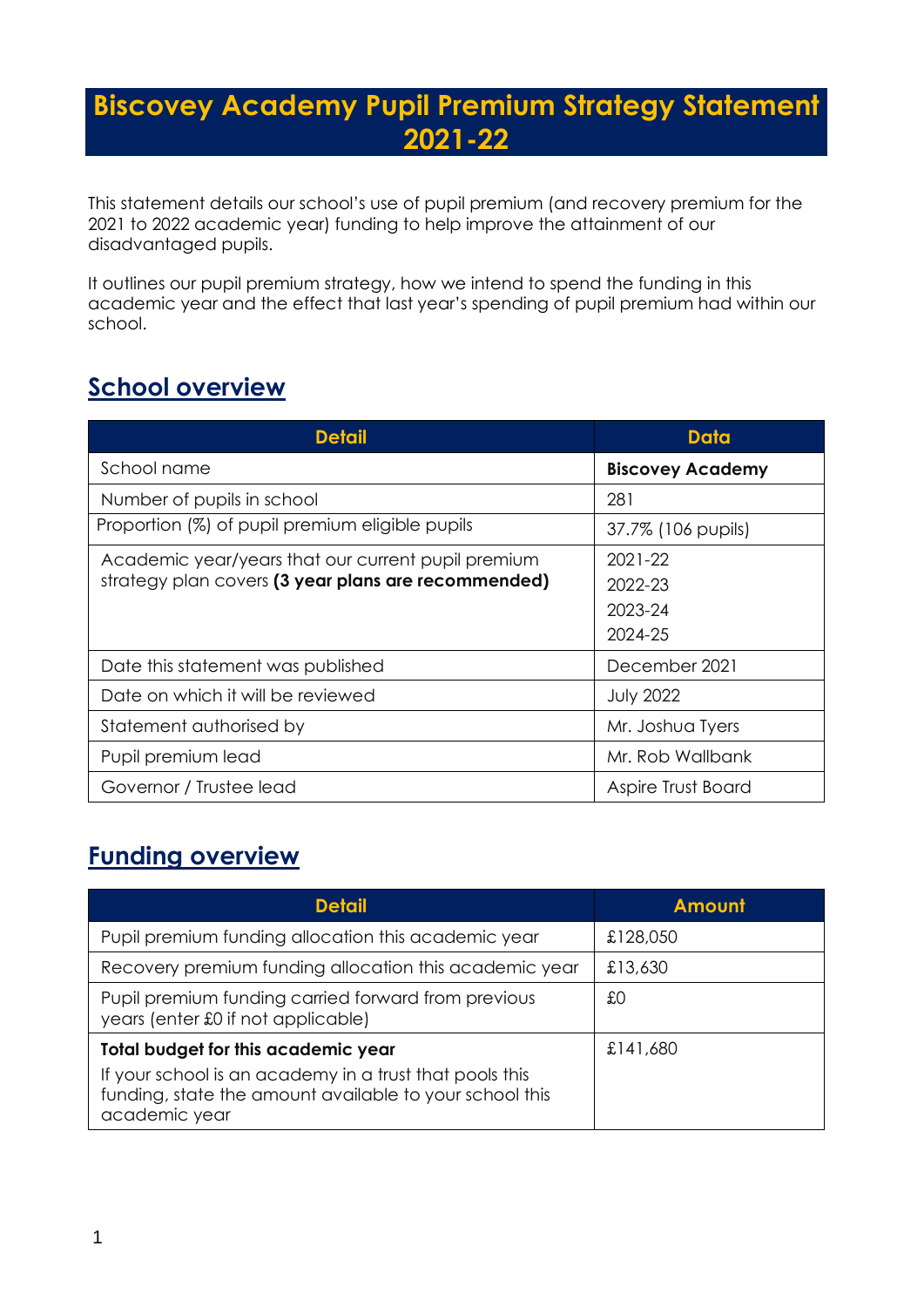# **Part A: Pupil premium strategy plan**

## **Statement of intent**

At Biscovey Academy we have a significant proportion of our pupils who are classed as disadvantaged (typically around third of pupils or more). This strategy statement looks to address some of the factors acting as barriers to pupil premium children achieving these aspirations we have for all pupils to succeed.

We aim for all pupils to access and enhance their understanding of their home, their town and the wider community, developing their cultural capital, ability to empathise and giving them opportunities and choices about their future and their impact as they progress through their school career and beyond. This will help them become successful members of modern British society, preparing them for the challenges and opportunities which lay ahead.

#### **Challenges**

This details the key challenges to achievement that we have identified among our disadvantaged pupils.

| <b>Challenge</b><br>number | <b>Detail of challenge</b>                                                                                                                                                                                                                                                                                                                                                                                                                                                                                                                                        |
|----------------------------|-------------------------------------------------------------------------------------------------------------------------------------------------------------------------------------------------------------------------------------------------------------------------------------------------------------------------------------------------------------------------------------------------------------------------------------------------------------------------------------------------------------------------------------------------------------------|
|                            | Attendance:<br>In recent years, attendance for Pupil Premium children has consistently<br>been below that of all pupils, whilst persistent absence has been higher<br>for pupil premium children.<br>2019-21: All pupils (92.9% att/18.8% PA)<br>Pupil Premium (89.3%att/33.9%PA)<br>25 days lost to FTE (Pupil Premium)<br>2020-21: All pupils (95.6%att/10.5%PA)<br>Pupil Premium (93.3%att/20%PA)                                                                                                                                                              |
|                            | 22 days list to FTE (Pupil Premium)                                                                                                                                                                                                                                                                                                                                                                                                                                                                                                                               |
| $\overline{2}$             | <b>Cultural Capital:</b><br>Lived experiences of pupil premium children, exacerbated by the<br>COVID 19 pandemic, limit their ability to access the curriculum.<br>A review of the curriculum found that pupils were not fully engaged in<br>their learning due to a lack of real life experiences and limited<br>opportunities within the curriculum to inspire and ignite their passion for<br>learning.<br>Our pupil survey found that many pupils, particularly those who are pupil<br>premium, do not have a wide expanse of experiences, such as visiting a |
|                            | theatre, travelling by train, etc. this absence in experiences means that<br>our children often have limited knowledge to call upon to use within<br>their learning.                                                                                                                                                                                                                                                                                                                                                                                              |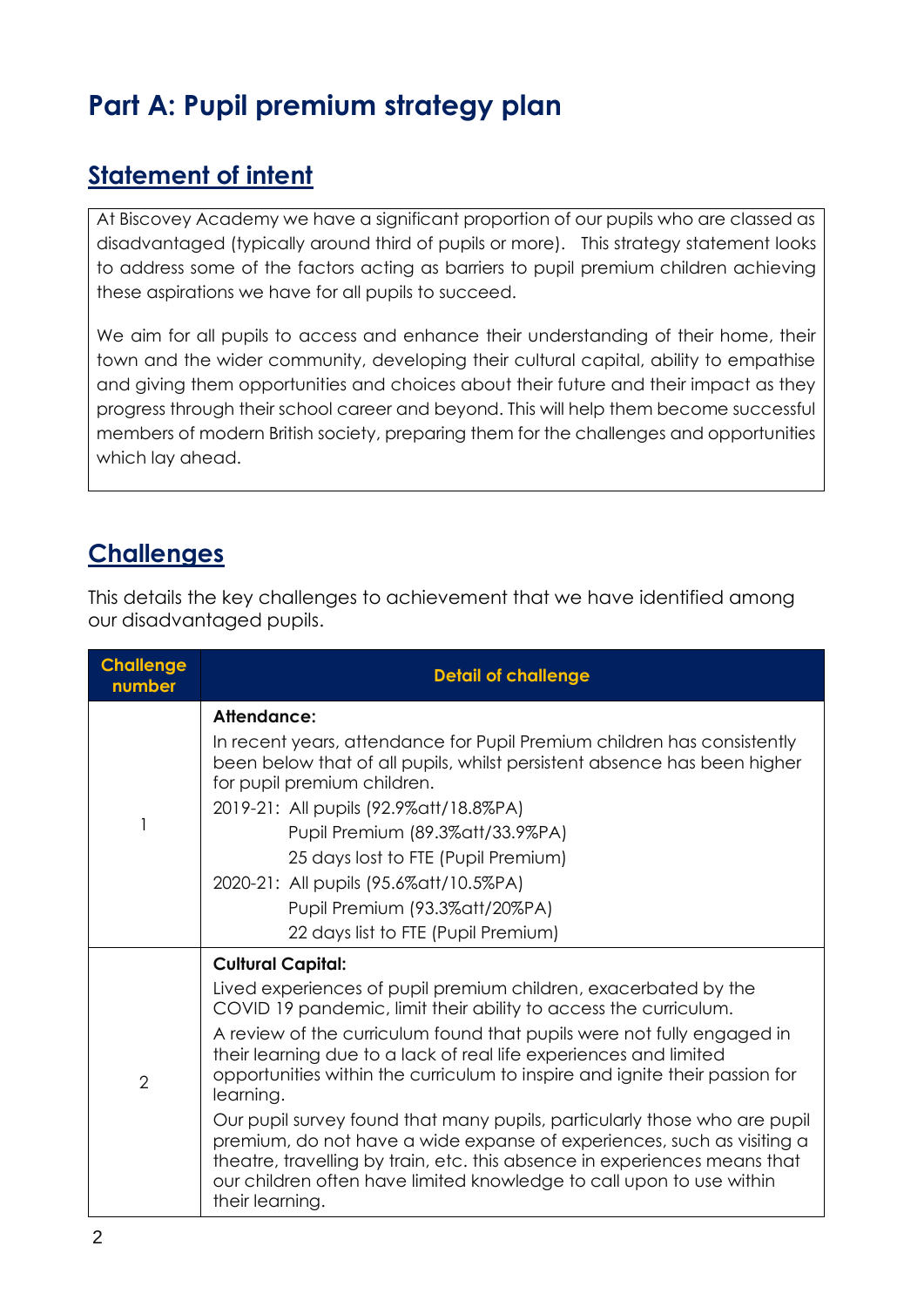|                | <b>Embedding a Trauma Informed Approach:</b>                                                                                                                                                                                                                                                                                                                                                                                                                                                                                                                                                                                                                                                                                                                                                                                                                                                                                                                                                                                                                                   |
|----------------|--------------------------------------------------------------------------------------------------------------------------------------------------------------------------------------------------------------------------------------------------------------------------------------------------------------------------------------------------------------------------------------------------------------------------------------------------------------------------------------------------------------------------------------------------------------------------------------------------------------------------------------------------------------------------------------------------------------------------------------------------------------------------------------------------------------------------------------------------------------------------------------------------------------------------------------------------------------------------------------------------------------------------------------------------------------------------------|
| $\mathfrak{S}$ | Monitoring, discussions with staff and pupil conferencing shows that<br>many pupil premium children are not fully engaged in learning due to<br>low self-esteem and poor wellbeing, with many children having unmet<br>SEMH needs. The impact of this is strongly linked to the lower than<br>expected attainment of pupil premium children across the curriculum.<br>There are 21 pupil premium children at Biscovey who have an identified<br>SEND. Of these 21 pupils, 15 (71%) have SEMH as an identified need.<br>In the past two school years, 25 days (2019-20) and 22 days (2020-21)<br>have been lost to fixed term exclusions. The main cause of fixed term<br>exclusions has been aggressive behaviour towards peers and adults.<br>Biscovey Academy serves a community with high levels of deprivation,<br>as shown by our position on the school location deprivation indicator<br>being in quintile 4. This has had an impact on the social, emotional<br>health of our pupils, in turn leading lesser engagement when in class,<br>linked to their self-esteem. |
|                | <b>Attainment in Reading:</b>                                                                                                                                                                                                                                                                                                                                                                                                                                                                                                                                                                                                                                                                                                                                                                                                                                                                                                                                                                                                                                                  |
|                | Current monitoring and assessment evidences that progress and<br>attainment in reading is significantly lower than national outcomes.                                                                                                                                                                                                                                                                                                                                                                                                                                                                                                                                                                                                                                                                                                                                                                                                                                                                                                                                          |
| 4              | The interruption to learning during COVID-19 related school closures,<br>plus instability in staffing throughout the school has led to an inconsistent<br>offer to pupils, impacting upon outcomes for all pupils.                                                                                                                                                                                                                                                                                                                                                                                                                                                                                                                                                                                                                                                                                                                                                                                                                                                             |
|                | Reading is a current area for development across the school, for all<br>pupils, as highlighted on the school development plan, with attainment<br>being too low for all pupils.                                                                                                                                                                                                                                                                                                                                                                                                                                                                                                                                                                                                                                                                                                                                                                                                                                                                                                |
|                | <b>Attainment in Writing:</b>                                                                                                                                                                                                                                                                                                                                                                                                                                                                                                                                                                                                                                                                                                                                                                                                                                                                                                                                                                                                                                                  |
| 5              | Current monitoring and assessment evidences that progress and<br>attainment in mathematics is significantly lower than national outcomes.                                                                                                                                                                                                                                                                                                                                                                                                                                                                                                                                                                                                                                                                                                                                                                                                                                                                                                                                      |
|                | The interruption to learning during COVID-19 related school closures,<br>plus instability in staffing throughout the school has led to an inconsistent<br>offer to pupils, impacting upon outcomes for all pupils.                                                                                                                                                                                                                                                                                                                                                                                                                                                                                                                                                                                                                                                                                                                                                                                                                                                             |
|                | <b>Attainment in Mathematics:</b>                                                                                                                                                                                                                                                                                                                                                                                                                                                                                                                                                                                                                                                                                                                                                                                                                                                                                                                                                                                                                                              |
| 6              | Current monitoring and assessment evidences that progress and<br>attainment in mathematics is significantly lower than national outcomes.                                                                                                                                                                                                                                                                                                                                                                                                                                                                                                                                                                                                                                                                                                                                                                                                                                                                                                                                      |
|                | The interruption to learning during COVID-19 related school closures,<br>plus instability in staffing throughout the school has led to an inconsistent<br>offer to pupils, impacting upon outcomes for all pupils.                                                                                                                                                                                                                                                                                                                                                                                                                                                                                                                                                                                                                                                                                                                                                                                                                                                             |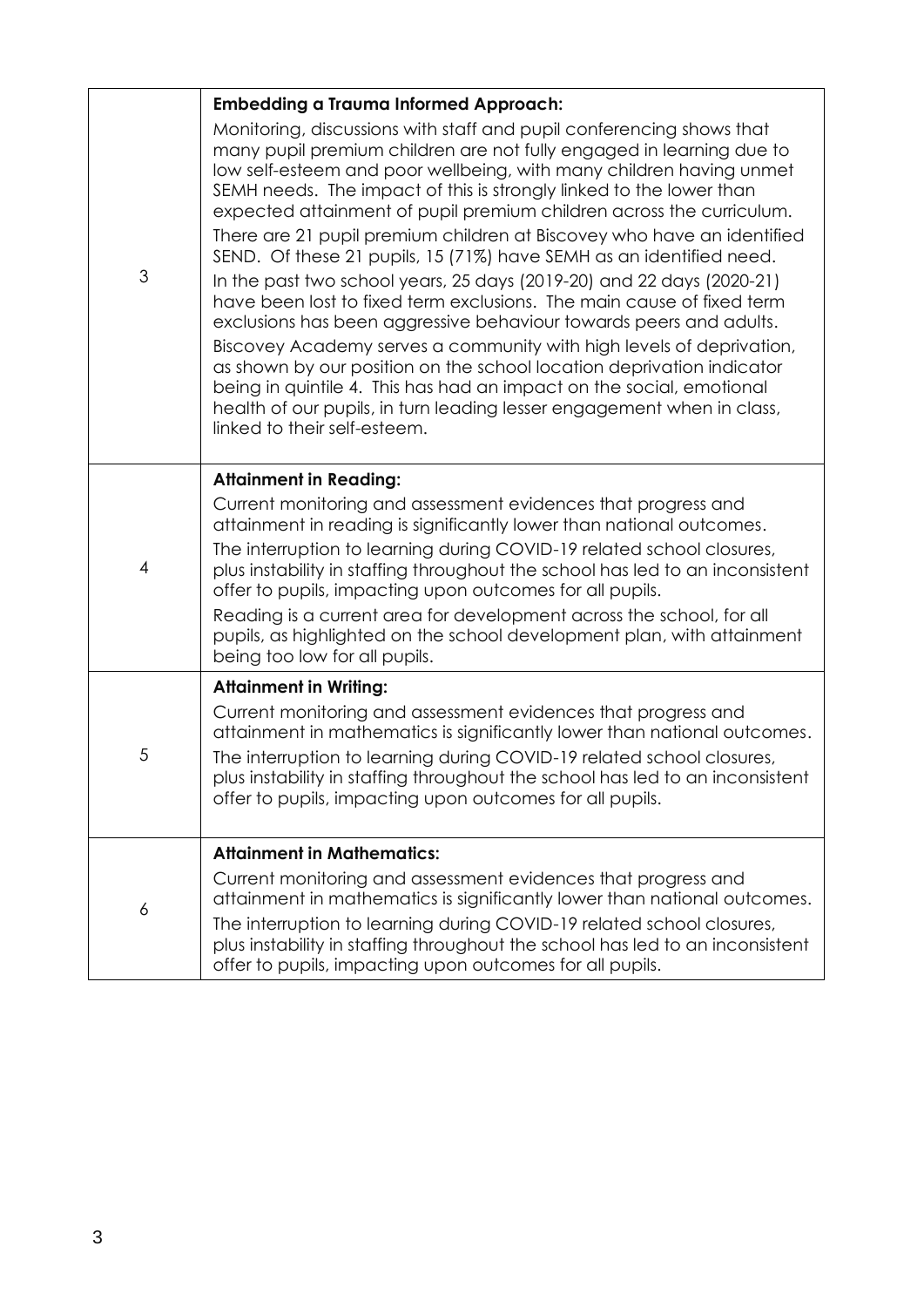## **Intended outcomes**

This explains the outcomes we are aiming for **by the end of our current strategy plan**, and how we will measure whether they have been achieved.

| <b>Intended outcome</b>                                                                                                                              | <b>Success criteria</b>                                                                                                                                                                                                                                                                                                                                                                                                                                                                                                                                                                         |  |  |
|------------------------------------------------------------------------------------------------------------------------------------------------------|-------------------------------------------------------------------------------------------------------------------------------------------------------------------------------------------------------------------------------------------------------------------------------------------------------------------------------------------------------------------------------------------------------------------------------------------------------------------------------------------------------------------------------------------------------------------------------------------------|--|--|
| <b>Attendance</b><br>Attendance for pupil<br>premium children will<br>exceed that of all pupils<br>nationally.                                       | An annual improvement in attendance, showing<br>$\bullet$<br>progress to the targets below in 2024/25 (current year<br>$3$ .<br>A decrease in days lost through fixed term exclusions.<br>$\bullet$<br>A long term improvement in attendance throughout<br>$\bullet$<br>the school, both in overall attendance increasing<br>and persistent absence decreasing.<br>By the end of 2024/25, attendance for pupil premium<br>$\bullet$<br>children to exceed 96%, with persistent absence<br>below 10% (national PA in 2018-19 = 10.9% for all<br>pupils).                                         |  |  |
| <b>Cultural Capital</b><br>Pupil premium children<br>will be able to link their<br>learning to real life<br>experiences.                             | A new curriculum is embedded that ensures children<br>$\bullet$<br>have high quality experiences to ignite their<br>enthusiasm for learning.<br>Children to be provided with opportunities to<br>$\bullet$<br>experience how other people live their lives, learning<br>about the diverse nature of our world and<br>understanding their part within it.<br>Monitoring to show that children are enthusiastic<br>$\bullet$<br>about their learning across all subjects of the<br>curriculum. Children are able to access the<br>curriculum and link their learning to real life<br>experiences. |  |  |
| <b>Embedding a Trauma</b><br><b>Informed Approach</b><br>Children to feel safe and<br>secure, leading to greater<br>engagement in their<br>learning. | All children to feel safe, including with learning<br>$\bullet$<br>behaviours and their willingness to take risks, within<br>the school. Monitoring to show that children are<br>more engaged in the classroom, with strong<br>relationships built with key adults, such as class<br>teachers.<br>The number of fixed term exclusions to decrease.                                                                                                                                                                                                                                              |  |  |
| <b>Attainment in Reading</b><br>Pupil premium children<br>will leave Biscovey<br>exceeding national<br>expectations in reading.                      | Consistent high quality VIPERS lessons delivered<br>$\bullet$<br>throughout the school, as recognised through<br>monitoring.<br>Consistent high quality Fresh Start interventions<br>delivered throughout the school, as recognised<br>through monitoring.<br>Each year, end of KS2 outcomes are moving towards<br>$\bullet$<br>pupil premium children meeting national<br>expectations. By 2024-25 (current Year 3) pupil                                                                                                                                                                      |  |  |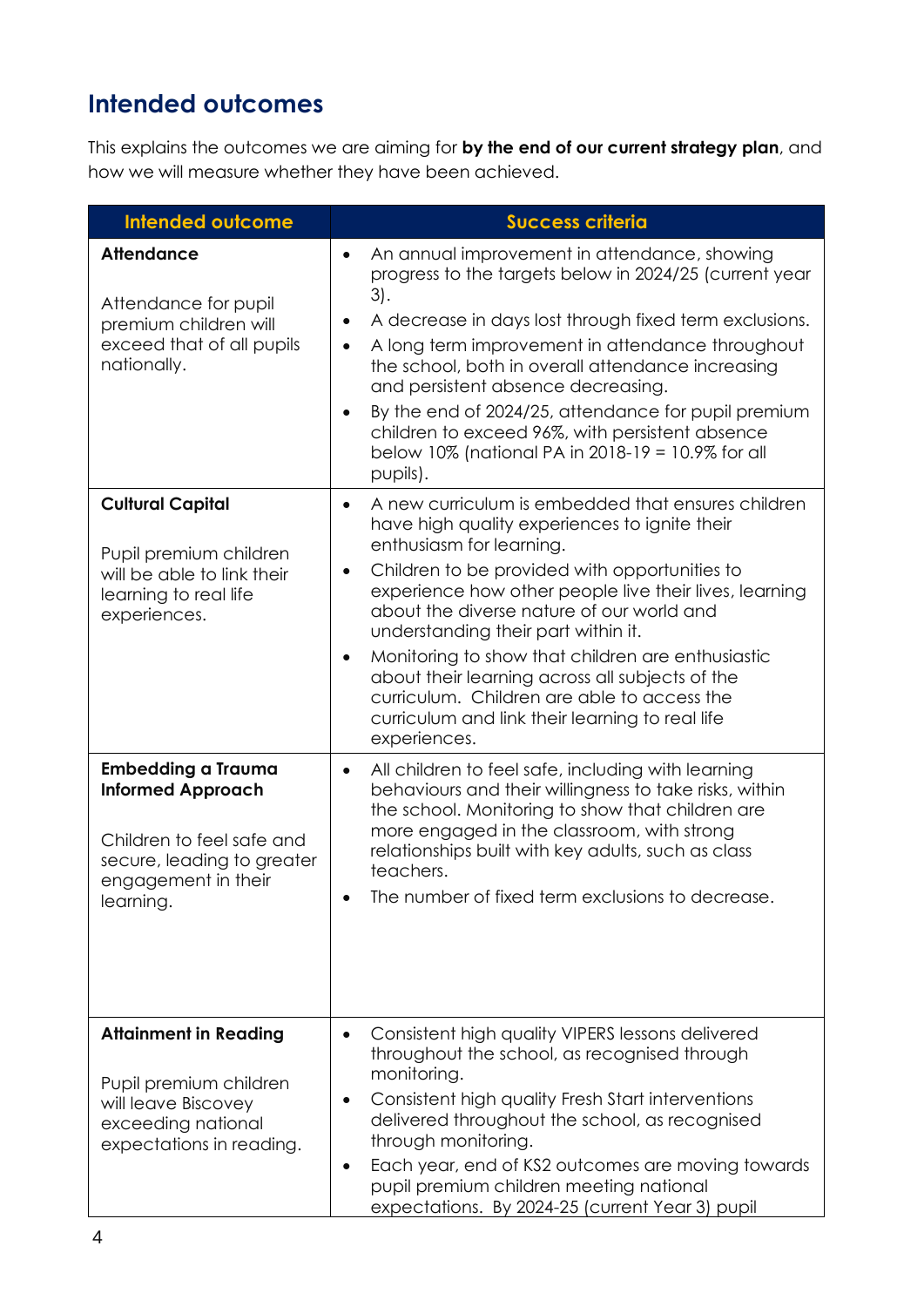|                                                                                                                                 | premium children to exceed national outcomes for<br>non-pupil premium pupils.                                                                                                                                                                                                                                                                                                           |
|---------------------------------------------------------------------------------------------------------------------------------|-----------------------------------------------------------------------------------------------------------------------------------------------------------------------------------------------------------------------------------------------------------------------------------------------------------------------------------------------------------------------------------------|
| <b>Attainment in Writing</b><br>Pupil premium children<br>will leave Biscovey<br>exceeding national<br>expectations in writing. | Consistent high quality Talk for Writing lessons<br>$\bullet$<br>delivered throughout the school, as recognised<br>through monitoring.<br>Each year, end of KS2 outcomes are moving towards<br>$\bullet$<br>pupil premium children meeting national<br>expectations. By 2024-25 (current Year 3) pupil<br>premium children to exceed national outcomes for<br>non-pupil premium pupils. |
| <b>Attainment in</b><br><b>Mathematics</b><br>Pupil premium children<br>will leave Biscovey<br>exceeding national               | Consistent high quality Power Maths lessons delivered<br>$\bullet$<br>throughout the school, as recognised through<br>monitoring.<br>Consistent high quality arithmetic interventions<br>$\bullet$<br>delivered throughout the school, as recognised<br>through monitoring.                                                                                                             |
| expectations in<br>mathematics.                                                                                                 | Each year, end of KS2 outcomes are moving towards<br>$\bullet$<br>pupil premium children meeting national<br>expectations. By 2024-25 (current Year 3) pupil<br>premium children to exceed national outcomes for<br>non-pupil premium pupils.                                                                                                                                           |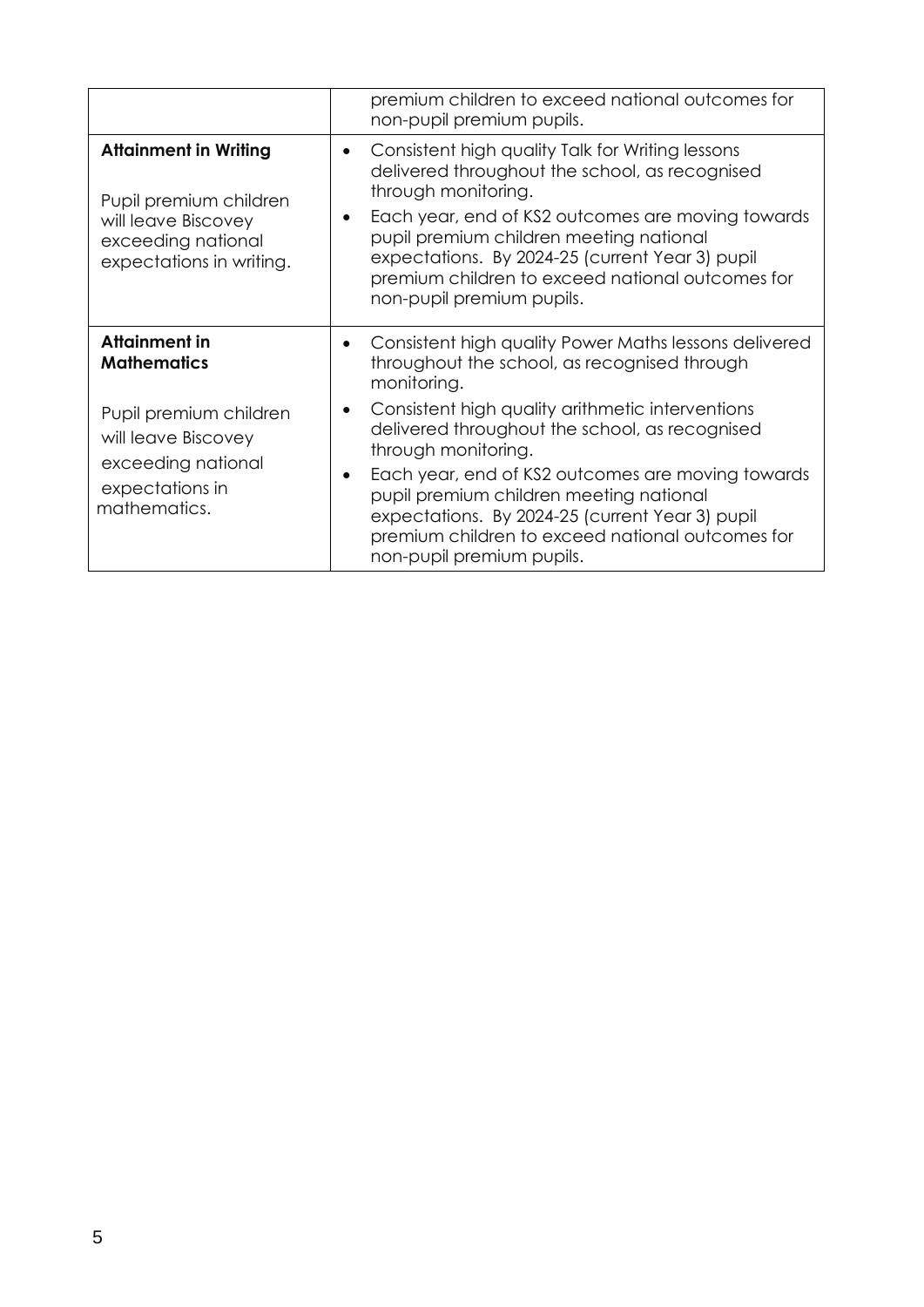## **Activity in this academic year**

This details how we intend to spend our pupil premium (and recovery premium funding) **this academic year** to address the challenges listed above.

#### **Teaching (for example, CPD, recruitment and retention)**

Budgeted cost: £ 47,855

| <b>Activity</b>                                                                           | <b>Evidence that supports this approach</b>                                                                                                                                                                                                                                                                                                                                                                                                                                                                                                                                                               | <b>Challenge</b><br>number(s)<br>addressed |
|-------------------------------------------------------------------------------------------|-----------------------------------------------------------------------------------------------------------------------------------------------------------------------------------------------------------------------------------------------------------------------------------------------------------------------------------------------------------------------------------------------------------------------------------------------------------------------------------------------------------------------------------------------------------------------------------------------------------|--------------------------------------------|
| Development of a<br>new 'Dare to Dream'<br>curriculum.                                    | EEF state that, "Curriculum adaptation and<br>enhancement is core to the work of school<br>improvement."<br>They also state, "Curriculum adaptation is<br>best seen as an iterative process, one which<br>ensures that any modifications are agile and<br>responsive to children's needs. It is important<br>to consider long-term retention of key<br>knowledge and skills and how pupils can be<br>helped to make links between ideas and<br>topics."<br><b>EEF: Curriculum Adaption</b>                                                                                                                | 2, 4, 5                                    |
|                                                                                           |                                                                                                                                                                                                                                                                                                                                                                                                                                                                                                                                                                                                           |                                            |
| Reading<br>Continue to develop<br>and embed VIPERS as<br>a whole school<br>reading offer. | The EEF make seven recommendations with<br>regards to effective literacy teaching.<br>Points 2 and 3 focus on reading, with the key<br>areas highlighted including:<br>Teachers modelling reading and children<br>$\bullet$<br>reading aloud the same text.<br>Repeated reading.<br>$\bullet$<br>Teachers modelling and scaffolding<br>$\bullet$<br>strategies to answer a range of<br>comprehension questions.<br>Texts carefully selected to support the<br>$\bullet$<br>teaching of reading.<br>Our VIPERS offer follows the<br>recommendations from the EEF.<br>EEF recommendations (points 2 and 3). | 4, 5                                       |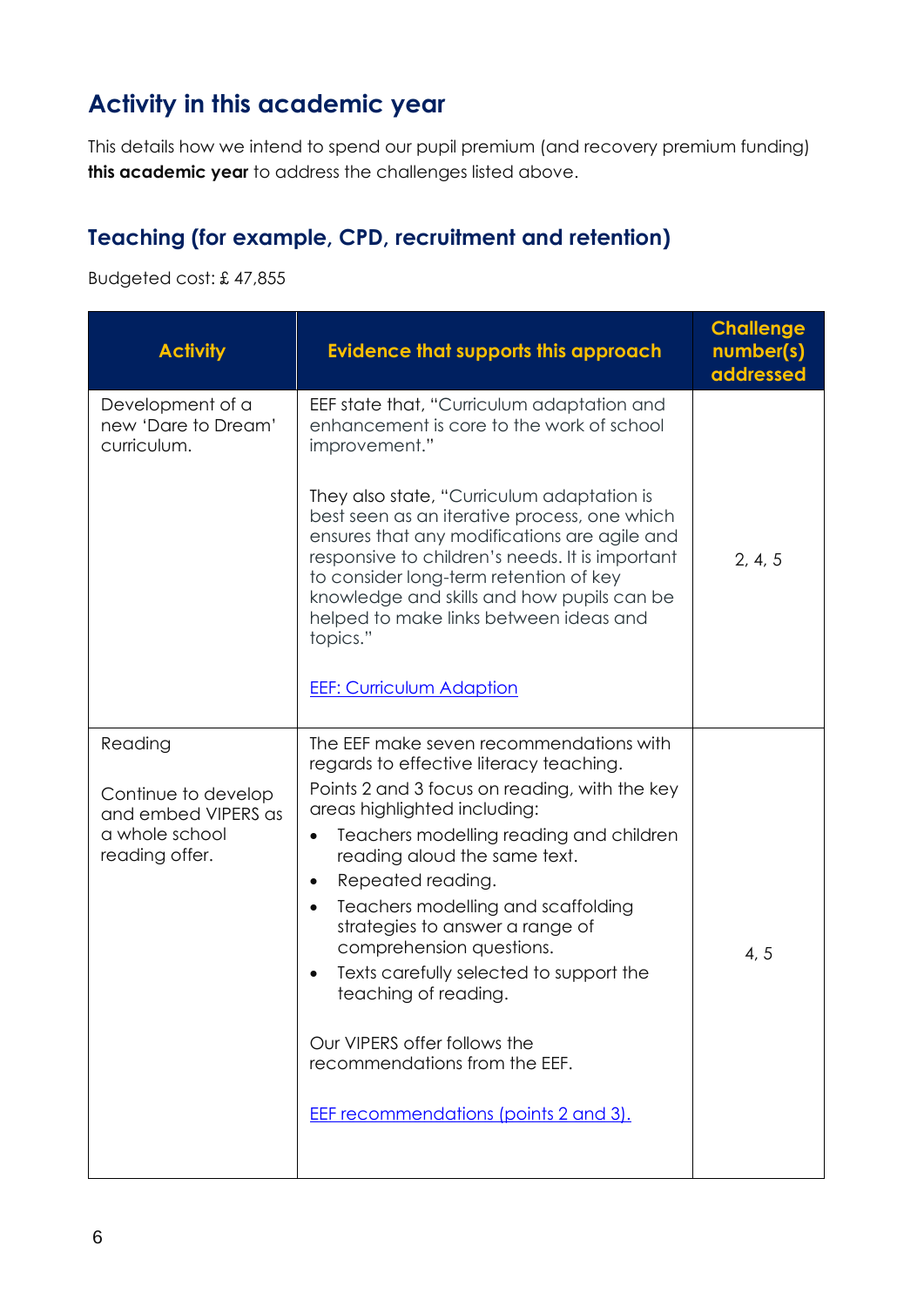| Writing<br>To develop the<br>delivery of Talk for<br>Writing                                                                     | The EEF make seven recommendations with<br>regards to effective literacy teaching.<br>Point 5 is particularly pertinent to the delivery<br>of Talk for Writing, highlighting strategies for<br>writing composition through modelling and<br>supported practice. Talk for Writing has a<br>strong focus on modelling, through provision<br>of high-quality texts, which are modelled<br>both in text and verbally. Children are then<br>able to innovate the provided texts,<br>supported along the way, to produce their<br>own writing.<br><b>EEF Recommendatrions (point 5).</b> | 5 |
|----------------------------------------------------------------------------------------------------------------------------------|------------------------------------------------------------------------------------------------------------------------------------------------------------------------------------------------------------------------------------------------------------------------------------------------------------------------------------------------------------------------------------------------------------------------------------------------------------------------------------------------------------------------------------------------------------------------------------|---|
| Maths<br>To introduce Power<br>Maths across the<br>school.<br>To monitor provision<br>and offer CPD to all<br>staff as required. | According to the report, 'A pandemic<br>summer: Impact on teaching and learning<br>for mastery in Power Maths primary schools',<br>"teachers reported medium-term gains of<br>improved professional practice, reduced<br>preparation time, and more deeply-rooted<br>learning progress: early observations<br>supported such claims." This was in relation<br>to findings prior to the impact of COVID-19 in<br>March 2020.<br>The intention is to provide staff with a<br>scheme that ensures a consistent, high-<br>quality maths curriculum is delivered to all<br>pupils.      | 6 |
| 5 practitioners<br>completing NPQH -<br><b>NPQLTD</b>                                                                            | Evidence from the government around the<br>impact of National Qualifications. We are<br>partnering with Best Practice Network, who<br>are one of the leading providers of<br>leadership qualifications.<br>National professional qualifications (NPQs)<br>reforms - GOV.UK (www.gov.uk)                                                                                                                                                                                                                                                                                            |   |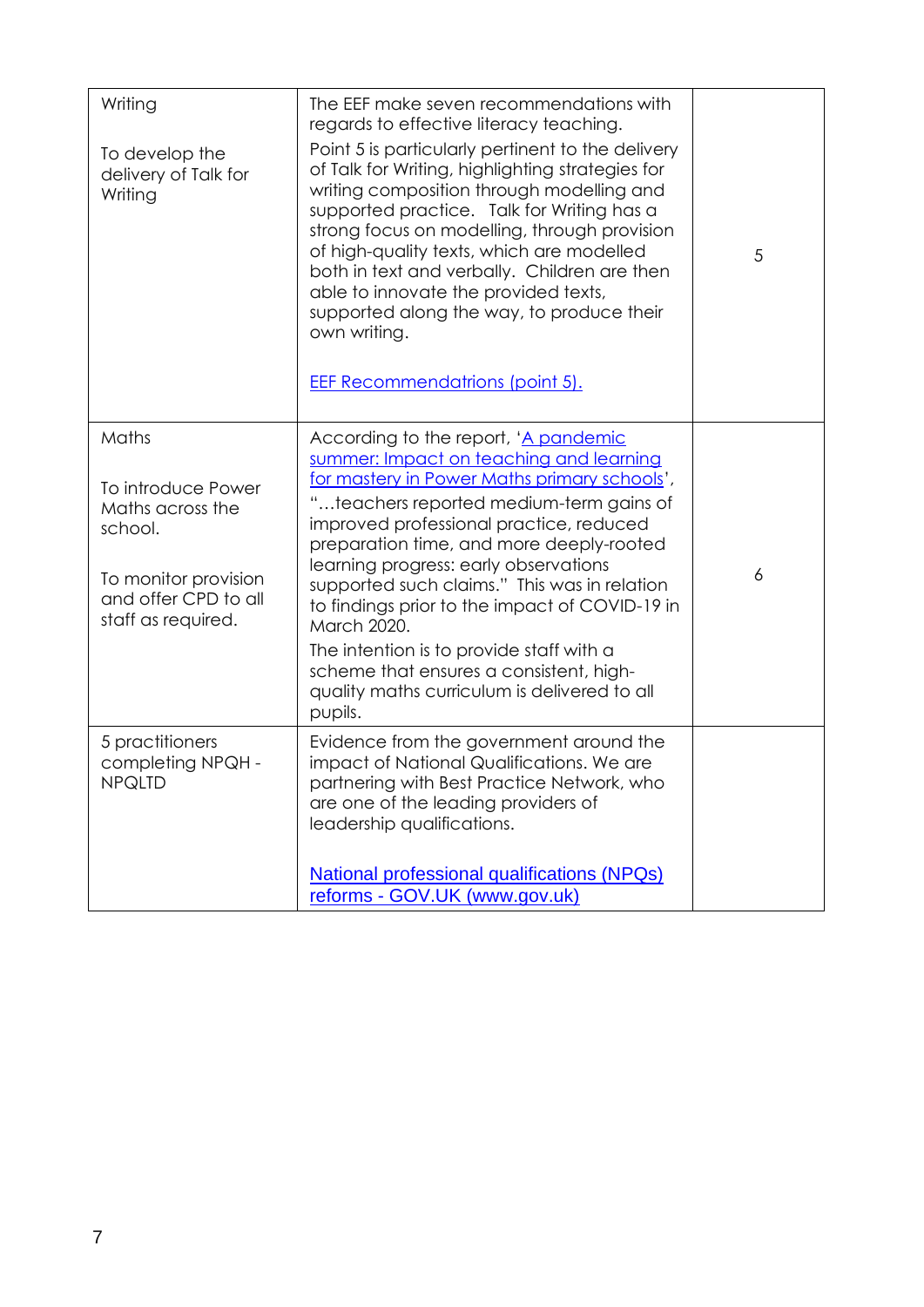### **Targeted academic support (for example, tutoring, one-to-one support structured interventions)**

Budgeted cost: £ *43,514.93*

| <b>Activity</b>                                                                                                                                                      | <b>Evidence that supports this approach</b>                                                                                                                                                                                                                                                                                                                                                                                                                                                                                       | <b>Challenge</b><br>number(s)<br>addressed |
|----------------------------------------------------------------------------------------------------------------------------------------------------------------------|-----------------------------------------------------------------------------------------------------------------------------------------------------------------------------------------------------------------------------------------------------------------------------------------------------------------------------------------------------------------------------------------------------------------------------------------------------------------------------------------------------------------------------------|--------------------------------------------|
| Reading<br>Introduce Fresh Start<br>as a whole school<br>intervention.<br>Ongoing CPD and<br>monitoring to ensure<br>high quality delivery<br>of Fresh Start.        | Fresh Start chosen as it follows the same<br>scheme (Read Write Inc.) as children<br>joining from Biscovey Infants will have<br>followed previously. Fresh Start begins<br>with the systematic teaching of phonics<br>and moves on to improving reading<br>fluency and comprehension.<br>An EEF study showed the impact of Fresh<br>Start was that children following the<br>intervention made +3 months greater<br>progress than their peers.<br><b>EEF Freshstart Evaluation</b>                                                | $\overline{4}$                             |
| Purchase of<br>standardised<br>diagnostic<br>assessments (STAR<br>Reader and Maths)<br><b>Accelerated Reader</b>                                                     | Standardised tests can provide reliable<br>insights into the specific strengths and<br>weaknesses of each pupil to help ensure<br>they receive the correct additional<br>support through interventions or teacher<br>instruction<br>In addition to this, if used effectively,<br>assessments allow adults to provide high<br>quality feedback to the pupils of which<br>the EEF highlights can lead to an average<br>over 8 months additional progress.<br>Assessment and feedback   EEF<br>(educationendowmentfoundation.org.uk) | 4                                          |
| Maths<br>To introduce<br>Numbersense as a<br>whole school<br>intervention.<br>Ongoing CPD and<br>monitoring to<br>ensure high quality<br>delivery of<br>Numbersense. | Number Sense Maths is informed by<br>research into how high and low<br>attaining children develop number<br>sense, and how they solve and learn<br>addition and subtraction facts. 7 key<br>principles underpin the programmes. 7<br><b>Key Principles.</b>                                                                                                                                                                                                                                                                       | 6                                          |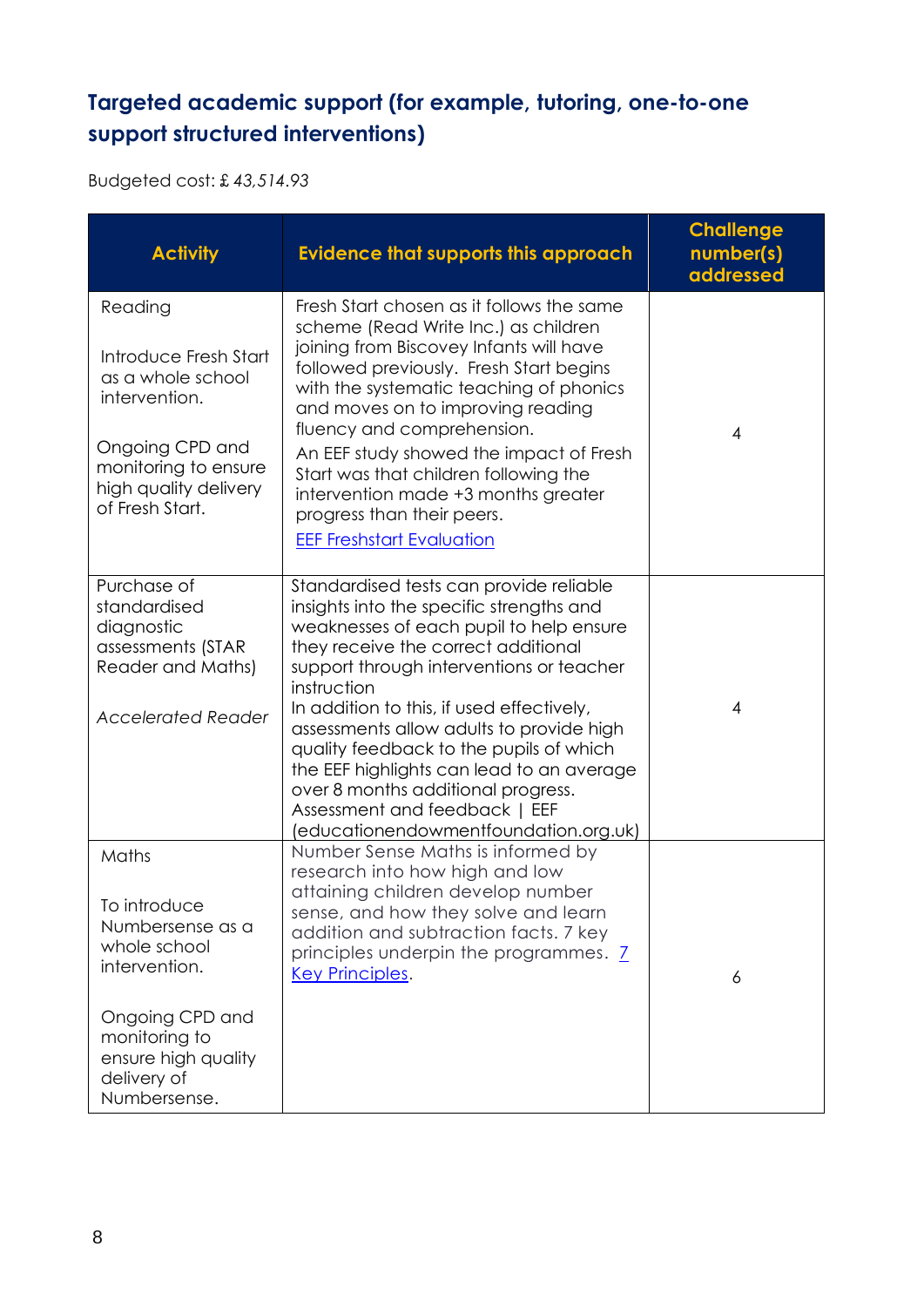## **Wider strategies (for example, related to attendance, behaviour, wellbeing)**

Budgeted cost: £ 34,904

| <b>Activity</b>                                                                                                                                                                                                                                                                                                                                                                                   | <b>Evidence that supports this</b><br>approach                                                                                                                                                                                                                                                                                                                                                                                                                                                                                                                                                                | <b>Challenge</b><br>number(s)<br>addressed |
|---------------------------------------------------------------------------------------------------------------------------------------------------------------------------------------------------------------------------------------------------------------------------------------------------------------------------------------------------------------------------------------------------|---------------------------------------------------------------------------------------------------------------------------------------------------------------------------------------------------------------------------------------------------------------------------------------------------------------------------------------------------------------------------------------------------------------------------------------------------------------------------------------------------------------------------------------------------------------------------------------------------------------|--------------------------------------------|
| To employ a Forest<br>School Leader to<br>implement an on-site<br>Forest School provision.                                                                                                                                                                                                                                                                                                        | Forest School provision is known as an<br>effective tool to support pupils'<br>emotional wellbeing. Pupils who<br>present with low self-esteem,<br>emotional resilience and self-worth<br>have been able to develop their<br>confidence, social skills,<br>communication skills, motivation,<br>physical skills and knowledge and<br>understanding of their environment.<br>Forest Schools: impact on young<br>children in England and Wales -<br><b>Forest Research</b><br><b>EEF: Collaborative Learning +5</b><br>months<br><b>Forest School Research</b><br><b>Forest School Principles - Principle 3</b> | 1, 2, 3                                    |
| To develop a strong<br>staff team who are<br>able to lead and<br>deliver a Trauma<br>Informed approach to<br>school life.<br>All members of staff<br>have received basic<br>T.I.S. training.<br>Currently, we have 4<br>fully trained TIS<br>practitioners, one of<br>whom is also a TIS<br>trainer.<br>We also have one<br>member of staff who<br>will train as a mental<br>health practitioner. | The Trauma informed approaches<br>which aim to have a relational<br>understanding of the specific child's<br>needs, focus on building positive<br>relationships, and having clear<br>consistently applied whole school<br>approach to rewards and sanctions,<br>along with effective routines, mirrors<br>the findings and recommendations<br>from the EEF 'Improving behaviour in<br>schools'.                                                                                                                                                                                                               |                                            |
| To deliver the SPACE<br>programme to groups<br>of identified parents.                                                                                                                                                                                                                                                                                                                             | Many people in our school<br>community struggled during the<br>pandemic. The impacts on both pupil<br>and parental mental health became<br>evident.                                                                                                                                                                                                                                                                                                                                                                                                                                                           | 1, 3                                       |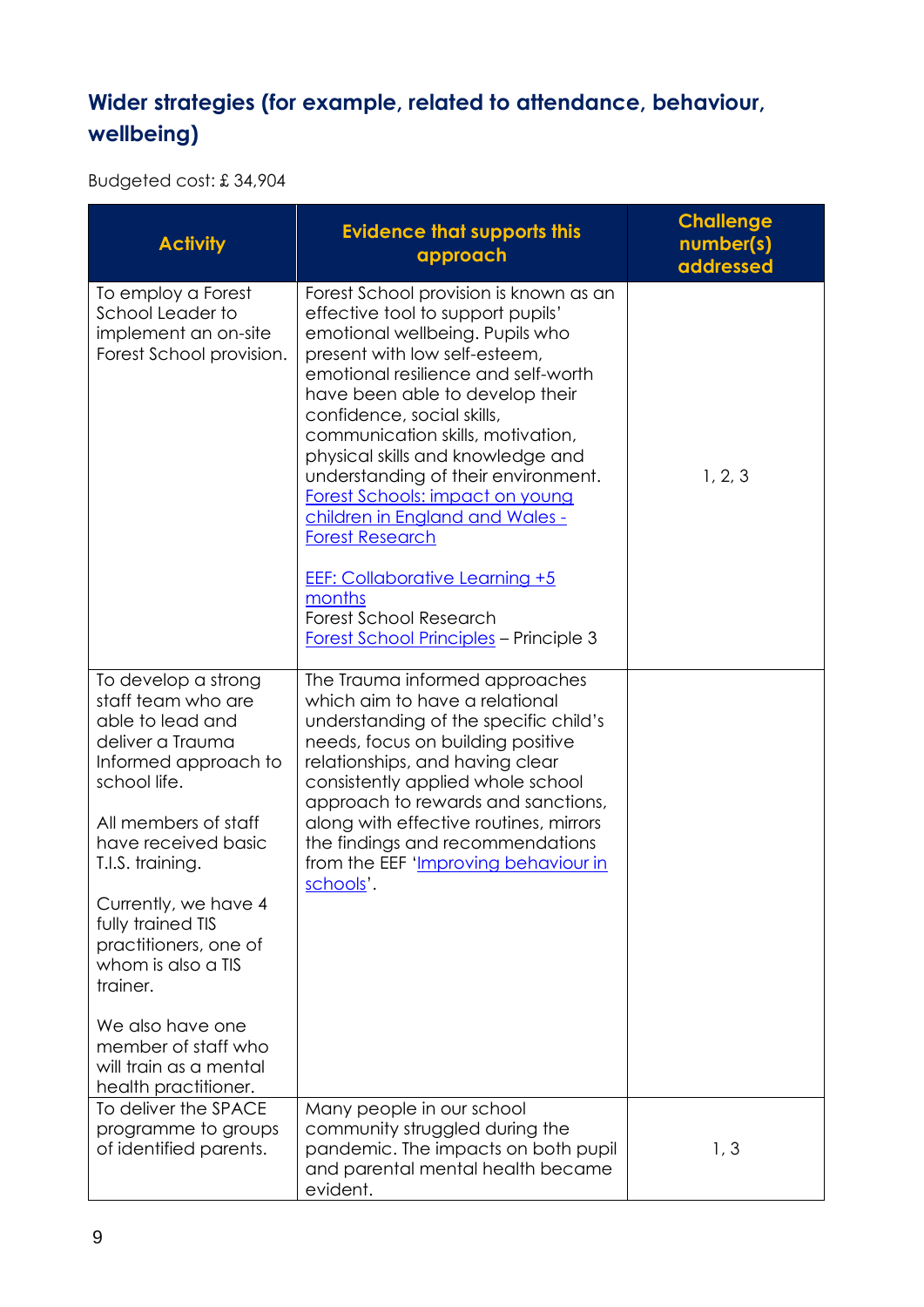| (Supporting Parents<br>and Children<br>Emotionally)                                                                                                                                                                                                                                                                                                                                                                                                                                             | SPACE is a five week intervention<br>support for parents, delivered by<br>school staff, offering practical<br>activities and insights into the<br>neuroscience behind trauma,<br>attachment theories, toxic stress<br>responses and why protective factors<br>are important.<br><b>SPACE (Supporting Parents and</b><br>Children Emotionally) : Headstart<br>Kernow                                                                                                                                                                                                                                                                                                                                                                                                                                                                                                                                                                                              |   |
|-------------------------------------------------------------------------------------------------------------------------------------------------------------------------------------------------------------------------------------------------------------------------------------------------------------------------------------------------------------------------------------------------------------------------------------------------------------------------------------------------|------------------------------------------------------------------------------------------------------------------------------------------------------------------------------------------------------------------------------------------------------------------------------------------------------------------------------------------------------------------------------------------------------------------------------------------------------------------------------------------------------------------------------------------------------------------------------------------------------------------------------------------------------------------------------------------------------------------------------------------------------------------------------------------------------------------------------------------------------------------------------------------------------------------------------------------------------------------|---|
| For a member of staff<br>to train as a mental<br>health practitioner,<br>then deliver<br>therapeutic sessions to<br>identified children.                                                                                                                                                                                                                                                                                                                                                        | The government's drive to increase<br>the ability for its workforce to deliver a<br>mentally healthy curriculum for its<br>pupils. To develop our whole school<br>approach to mental health and<br>wellbeing. To better promote and<br>support the mental wellbeing of<br>pupils, students and staff, and make<br>best use of existing resources.<br>https://www.gov.uk/guidance/senior-<br>mental-health-lead-training                                                                                                                                                                                                                                                                                                                                                                                                                                                                                                                                          | 3 |
| Attendance<br>For the member of SLT<br>with responsibility for<br>attendance to monitor<br>and oversee<br>attendance, feeding<br>back to the SLT to<br>consider whole school<br>approaches.<br>For weekly<br>attendance meetings<br>to take place<br>between the<br>attendance officer<br>and the SLT<br>attendance lead.<br>For monthly<br>attendance meetings<br>to take place<br>between the<br>attendance officer,<br>the SLT attendance<br>lead and the<br>educational welfare<br>officer. | The DfE report 'The link between<br>absence and attainment at KS2 and<br>KS4' states, "The analysis of the link<br>between overall absence (and<br>individual reasons for absence) and<br>attainment when taking prior<br>attainment and pupil characteristics<br>into account showed that, for each<br>KS2 and KS4 measure, overall<br>absence had a statistically significant<br>negative link to attainment – i.e.<br>every extra day missed was<br>associated with a lower attainment<br>outcome."<br>DfE guidance, 'Improving School<br>Attendance' makes clear that the<br>best way to improve attendance is<br>having clear procedures in place,<br>with all staff understanding the<br>importance of high attendance.<br>Communication with families at risk of<br>persistent absence is key, utilising the<br>strong relationships built with class<br>teachers in the first instance, but with<br>clear procedures for further actions<br>as required. | 1 |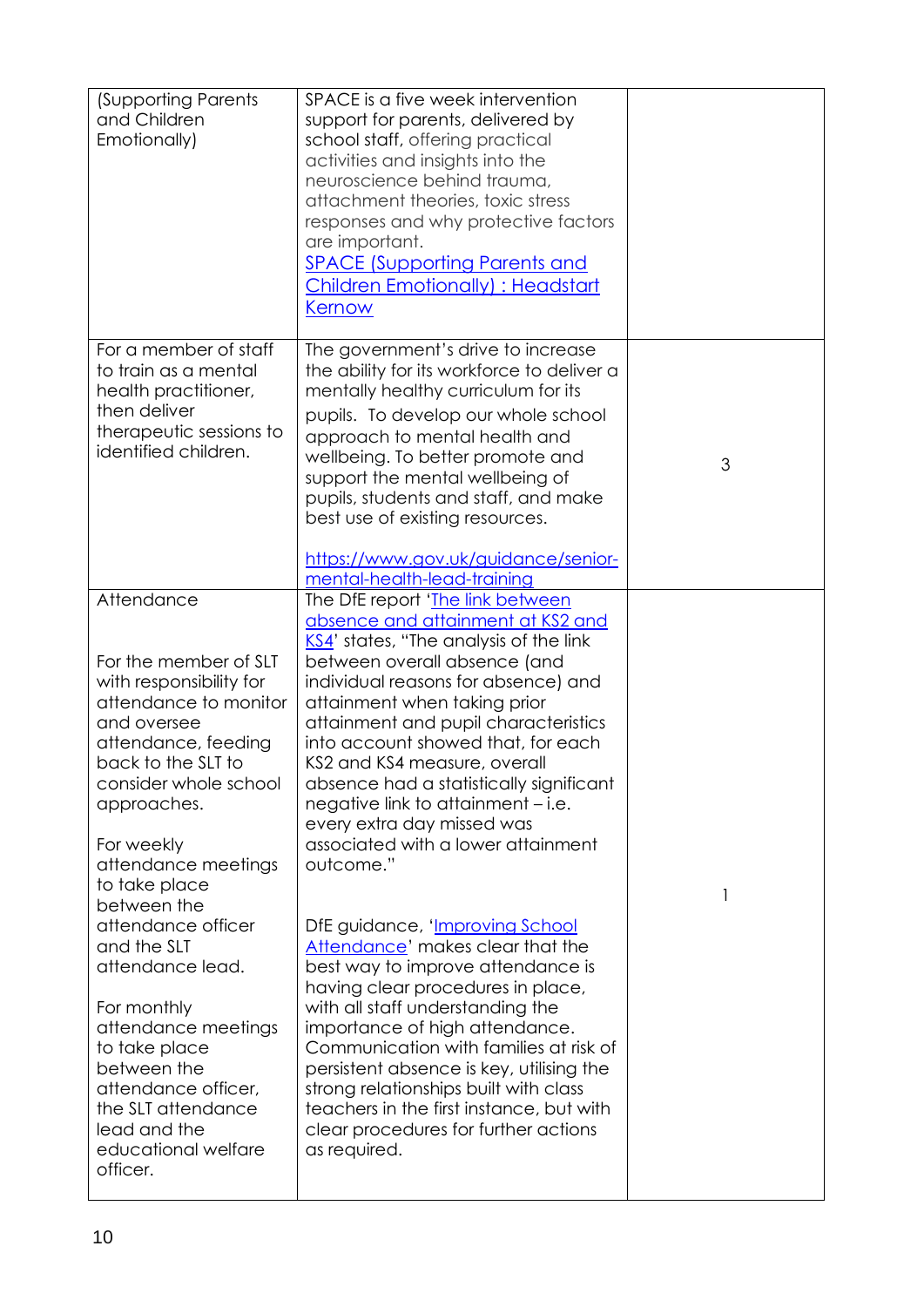| To follow the Aspire<br>Attendance Policy. | We believe that the provision of an<br>engaging curriculum, in a school<br>where children feel safe, will have a<br>positive impact on school<br>attendance. |  |
|--------------------------------------------|--------------------------------------------------------------------------------------------------------------------------------------------------------------|--|
|                                            |                                                                                                                                                              |  |

## **Total budgeted cost: £** *126,273*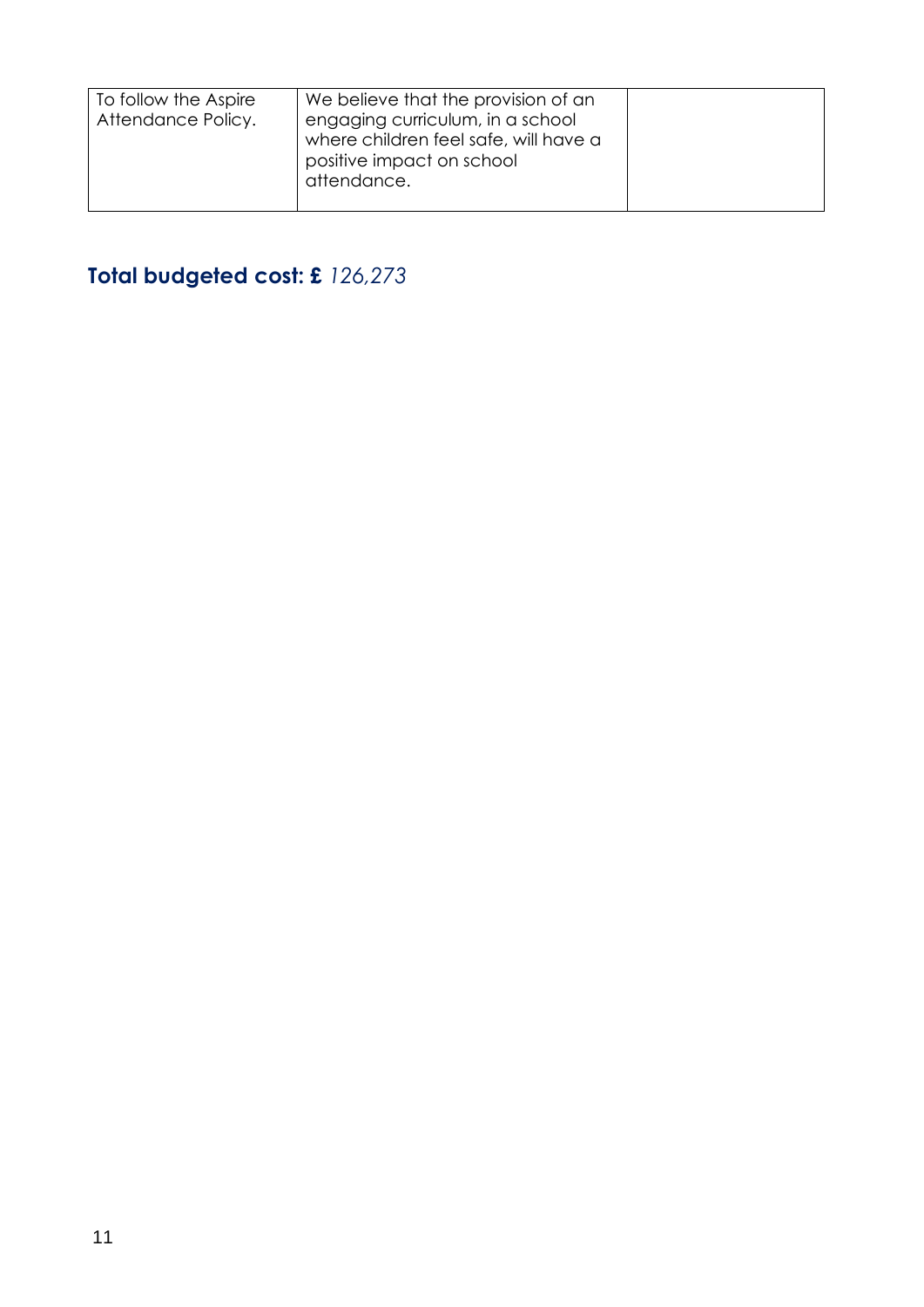# **Part B: Review of outcomes in the previous academic year**

## **Pupil premium strategy outcomes 2020-2021**

This details the impact that our pupil premium activity had on pupils in the 2020 to 2021 academic year.

| Aims                                                                                                                                                                                                                                                                                                                               | <b>Chosen Action/ Approach</b>                                                                                                                                                                                                                                                                                                                                                                                  | <b>Outcome/Impact</b>                                                                                                                                                                                                                                                                                                                           |
|------------------------------------------------------------------------------------------------------------------------------------------------------------------------------------------------------------------------------------------------------------------------------------------------------------------------------------|-----------------------------------------------------------------------------------------------------------------------------------------------------------------------------------------------------------------------------------------------------------------------------------------------------------------------------------------------------------------------------------------------------------------|-------------------------------------------------------------------------------------------------------------------------------------------------------------------------------------------------------------------------------------------------------------------------------------------------------------------------------------------------|
| Further develop the awareness of Adverse<br>Childhood Experiences.<br>Reducing the impact of social, emotional and<br>mental health issues which present barriers to<br>learning to pupils, including many who are<br>disadvantaged allowing them to reach their full<br>potential in terms of academic attainment and<br>progress | Continued development of the role of<br>Pupil Wellbeing and Behaviour for<br>Learning Leader to work within<br>Inclusion Team and provide support to<br>children experiencing SEMH issues<br>which are presenting barriers to<br>learning; including persistent disruptive<br>behaviour, oppositional defiance,<br>stress, anxiety and other<br>social/emotional responses to Adverse<br>Childhood Experiences. | There is a clear process in place to<br>refer, make baseline assessments,<br>put in place interventions and<br>monitor ongoing impact, e.g.<br>through Motional Assessment.<br>This can be cross referenced against<br>attainment and progress data on<br>whole school tracking systems to<br>ensure that impact is being seen in<br>all areas. |
| Develop how we monitor the attainment<br>and progress of children who are<br>disadvantaged or from a vulnerable group.                                                                                                                                                                                                             | The introduction of regular class<br>Pupil Progress Meetings to ensure<br>close monitoring of all pupils,<br>especially disadvantaged and<br>vulnerable groups.<br>Pupil Progress meetings will ensure<br>that all pupils are monitored<br>ensuring that gaps are identified<br>early, so that next steps can be<br>put in place to ensure pupils keep<br>un and not catch un                                   | Time tabled meetings for each<br>term have resulted in teachers<br>having a greater understanding<br>of the pupils who are not on<br>track in their class. This will<br>continue.                                                                                                                                                               |
| In-class additional support for<br>disadvantaged children to ensure they can<br>access quality teaching and learning<br>effectively and can achieve make<br>progress and achieve their full potential.                                                                                                                             | Funding of additional in-class<br>Teaching Assistants across the<br>school to enable support so that<br>pupils can access quality teacher<br>led learning.<br>Research evidence suggests that<br>pupils who access quality<br>teaching whereby pupils are<br>challenged to think about their<br>learning more explicitly can make                                                                               | All classrooms now have a<br>support staff member in order to<br>help facilitate learning.                                                                                                                                                                                                                                                      |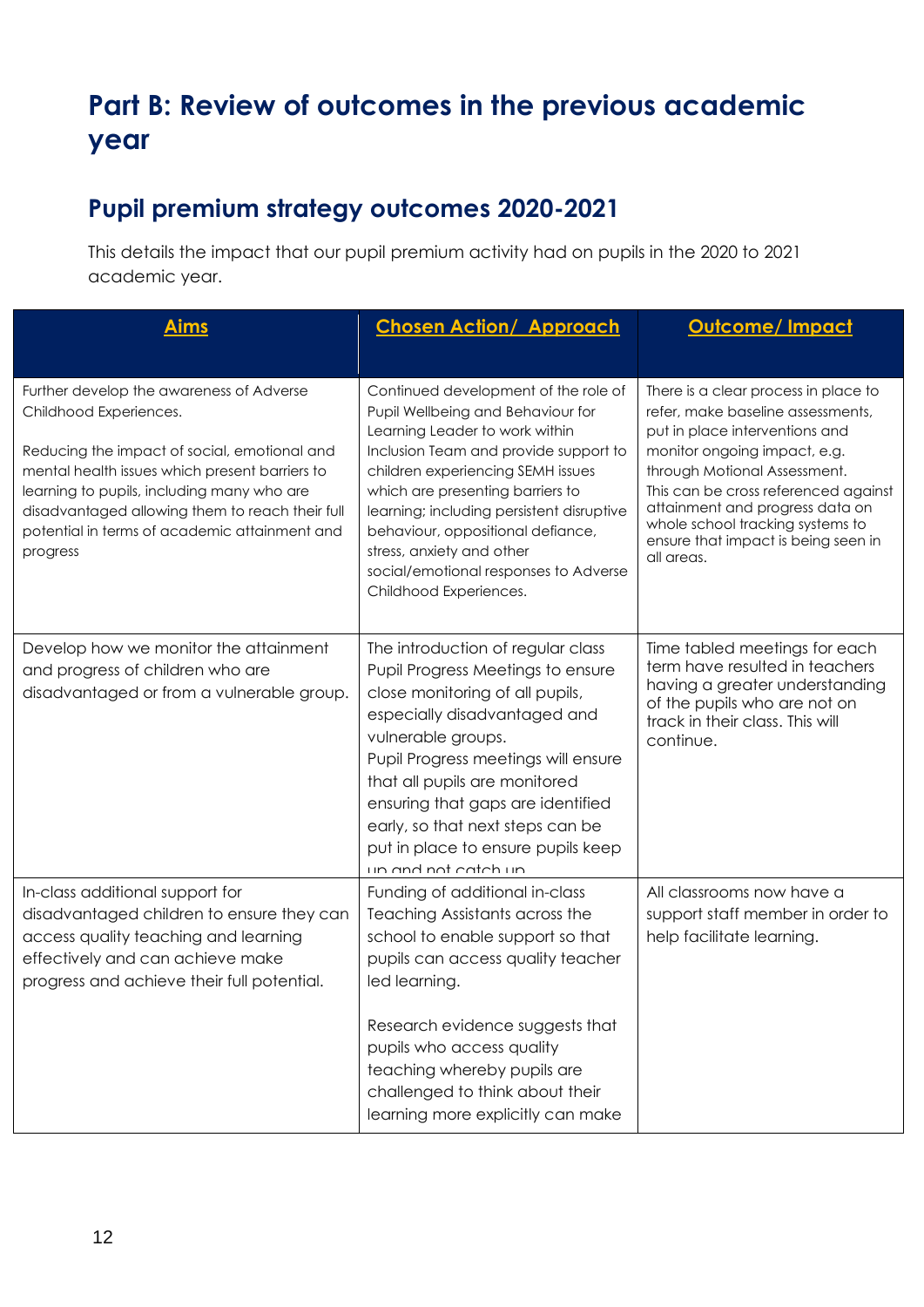| Improved outcomes for higher attaining<br>disadvantaged pupils                                                                                                                                                                                                                                                                      | Provide opportunities to stretch<br>the high attaining pupils both<br>within and outside the classroom.<br>Look at specific interventions as<br>well as whole class approaches<br>e.g. response to marking. Higher<br>ability disadvantaged pupils are<br>making less progress than other<br>higher attaining pupils. We need<br>to ensure that disadvantaged<br>pupils are given the opportunity to<br>achieve higher attainment as well<br>as simply meeting the expected<br>standard.                                                                                                                                                                                                                                                               | As part of our pupil progress<br>meetings staff will discuss how<br>they are ensuring GD pupils are<br>stretched.                                        |
|-------------------------------------------------------------------------------------------------------------------------------------------------------------------------------------------------------------------------------------------------------------------------------------------------------------------------------------|--------------------------------------------------------------------------------------------------------------------------------------------------------------------------------------------------------------------------------------------------------------------------------------------------------------------------------------------------------------------------------------------------------------------------------------------------------------------------------------------------------------------------------------------------------------------------------------------------------------------------------------------------------------------------------------------------------------------------------------------------------|----------------------------------------------------------------------------------------------------------------------------------------------------------|
|                                                                                                                                                                                                                                                                                                                                     | The EEF Teaching and Learning<br>Toolkit recognises feedback as a<br>المردد والمستحدة والاستقالة                                                                                                                                                                                                                                                                                                                                                                                                                                                                                                                                                                                                                                                       |                                                                                                                                                          |
| Further develop the awareness of Adverse<br>Childhood Experiences.<br>Reducing the impact of social, emotional<br>and mental health issues which present<br>barriers to learning to pupils, including<br>many who are disadvantaged allowing<br>them to reach their full potential in terms of<br>academic attainment and progress. | Continued development of the<br>role of Pupil Wellbeing and<br>Behaviour for Learning Leader to<br>work within Inclusion Team and<br>provide support to children<br>experiencing SEMH issues which<br>are presenting barriers to learning;<br>including persistent disruptive<br>behaviour, oppositional defiance,<br>stress, anxiety and other<br>social/emotional responses to<br>Adverse Childhood Experiences.<br>Evidence of severe detrimental<br>impact that ACE's have on a<br>child's social/emotional and<br>academic progress.<br>Evidence that positive impact of<br>having Emotionally Available<br>Adults to work alongside these<br>children can support them in<br>reaching their full potential.<br>EEF Teaching and Learning Toolkit | On going work with staff and the<br>school community continues to<br>take place in order to raise<br>awareness around ACE's. This<br>work will continue. |
|                                                                                                                                                                                                                                                                                                                                     | identifies Behaviour Interventions<br>an ann alavada inna aind fav ann alavada                                                                                                                                                                                                                                                                                                                                                                                                                                                                                                                                                                                                                                                                         |                                                                                                                                                          |